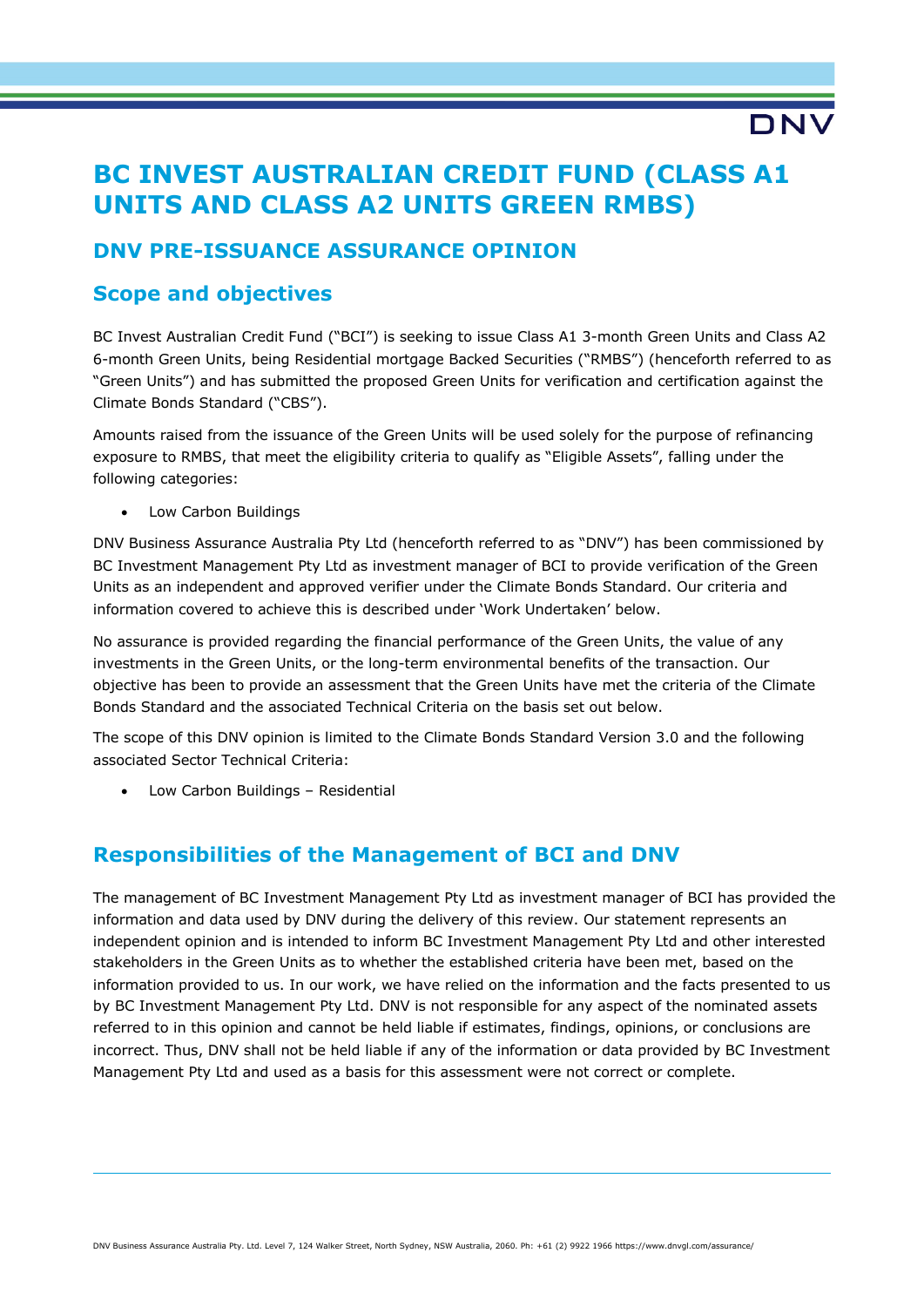#### **Page 2 of 7**

# **Basis of DNV's opinion**

DNV has conducted the verification against the CBS v3.0 and associated Sector Technical Criteria through the creation and execution of a verification protocol addressing each requirement of the CBS v3.0 and the associated Sector Technical Criteria. The detail of areas covered in the DNV verification is summarised in Schedule 2 below.

# **Work undertaken**

Our work constituted a high-level review of the available information, based on the understanding that this information was provided to us by BC Investment Management Pty Ltd in good faith. We have not performed an audit or other tests to check the veracity of the information provided to us. The work undertaken to form our opinion included:

- Creation and execution of a Climate Bonds Standard Protocol, adapted to include the relevant Sector Technical Criteria for the Green Units nominated projects and assets, as described above and in Schedule 2 to this Assessment;
- Assessment of documentary evidence provided by BC Investment Management Pty Ltd on the Green Units and supplemented by a high-level desktop research, documentation review and correspondence with key personnel from BC Investment Management Pty Ltd. These checks refer to current assessment best practices and standards methodology;
- Discussions with BC Investment Management Pty Ltd, and review of relevant documentation;
- Documentation of findings against each element of the criteria. Our opinion as detailed below is a summary of these findings.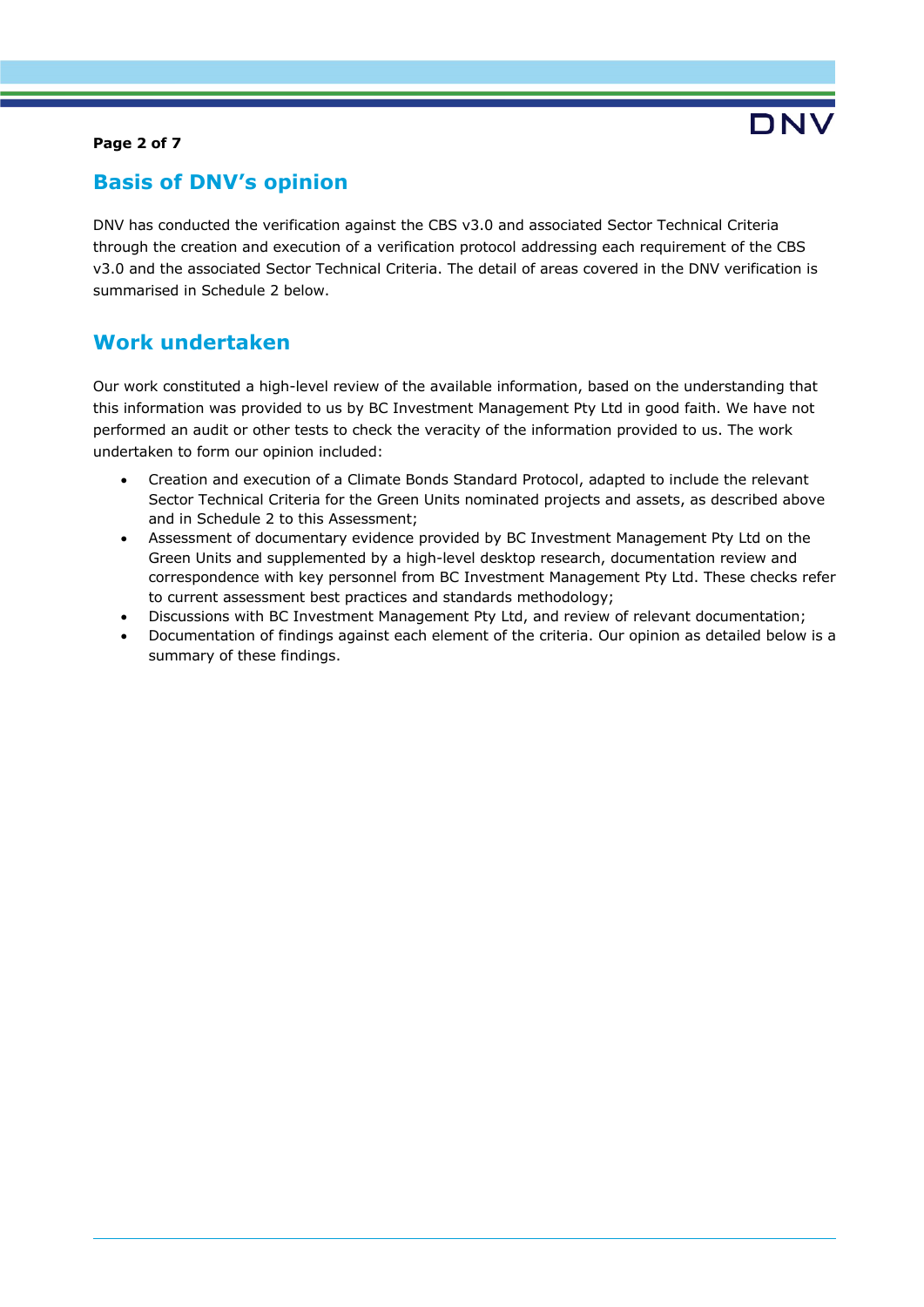#### **Page 3 of 7**

# **Findings and DNV's opinion**

DNV has performed the Pre-Issuance Verification of the BCI Green Units. It is DNV's responsibility to provide an independent verification statement on the compliance of the Green Units with the Climate Bonds Standard.

DNV conducted the verification in accordance with the Climate Bonds Standard Version 3.0 and with International Standard on Assurance Engagements *3000 Assurance Engagements other than Audits or Reviews of Historical Information*. The verification included i) checking whether the provisions of the Climate Bonds Standard were consistently and appropriately applied and ii) the collection of evidence supporting the verification.

DNV's approach draws on an understanding of the risks associated with conforming to the Climate Bonds Standard and the controls in place to mitigate these. DNV planned and performed the assurance engagement by obtaining evidence and other information and explanations that DNV considers necessary to give limited assurance that the Green Units meet the requirements of the Climate Bonds Standard.

Based on the limited assurance procedures conducted and with understanding of BCI's corporate structure at the time of verification, nothing has come to our attention that causes us to believe that the Green Units are not, in all material respects, in accordance with the Pre-Issuance requirements of the Climate Bonds Standard Version 3.0 and associated Low Carbon Buildings – Residential Sector Criteria.

### **for DNV Business Assurance Australia Pty. Ltd.**

Sydney, Australia / 23 November 2021

Mark Robinson Team Leader

David McCann Technical Reviewer

#### **About DNV**

Driven by our purpose of safeguarding life, property and the environment, DNV enables organisations to advance the safety and sustainability of their business. Combining leading technical and operational expertise, risk methodology and in-depth industry knowledge, we empower our customers' decisions and actions with trust and confidence. We continuously invest in research and collaborative innovation to provide customers and society with operational and technological foresight. With our origins stretching back to 1864, our reach today is global. Operating in more than 100 countries, our 16,000 professionals are dedicated to helping customers make the world safer, smarter and greener.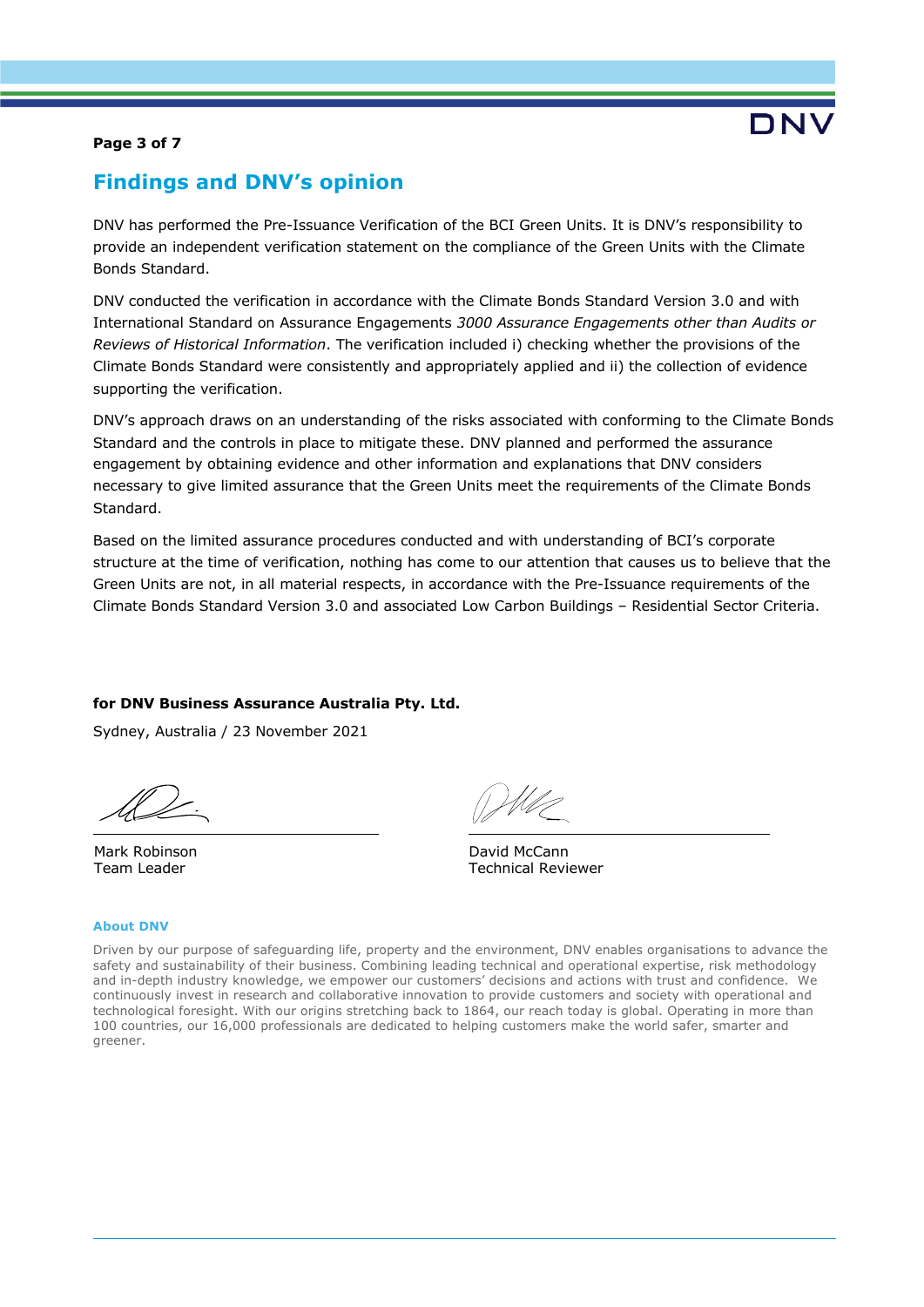

### **Page 4 of 7**

# **SCHEDULE 1: DESCRIPTION OF NOMINATED ASSETS**

BC Investment Management Pty Ltd has provided a schedule of initial nominated projects and assets for the proposed issuance in AUD which may be summarised as follows:

| <b>Asset Type/s</b>  | Country   | <b>State</b> | Category                               | Eligible Asset Pool ("Green Portfolio") |                                |
|----------------------|-----------|--------------|----------------------------------------|-----------------------------------------|--------------------------------|
| Low Carbon Buildings | Australia | VIC          | Apartment                              | AUD 2,348,130.09                        |                                |
|                      |           |              | <b>TOTAL ELIGIBLE ASSET PORTFOLIO:</b> |                                         | AUD 2,348,130.09 <sup>2.</sup> |

<sup>1.</sup> Climate Bond Eligible Assets ("Nominated Projects") are defined within the Climate Bonds Standard (v3.0) - Part A: General Requirements (4: Nominated Projects & Assets) and Part B: Eligible Projects & Assets (9: Clima *Bonds Taxonomy and 10: Technical Criteria)*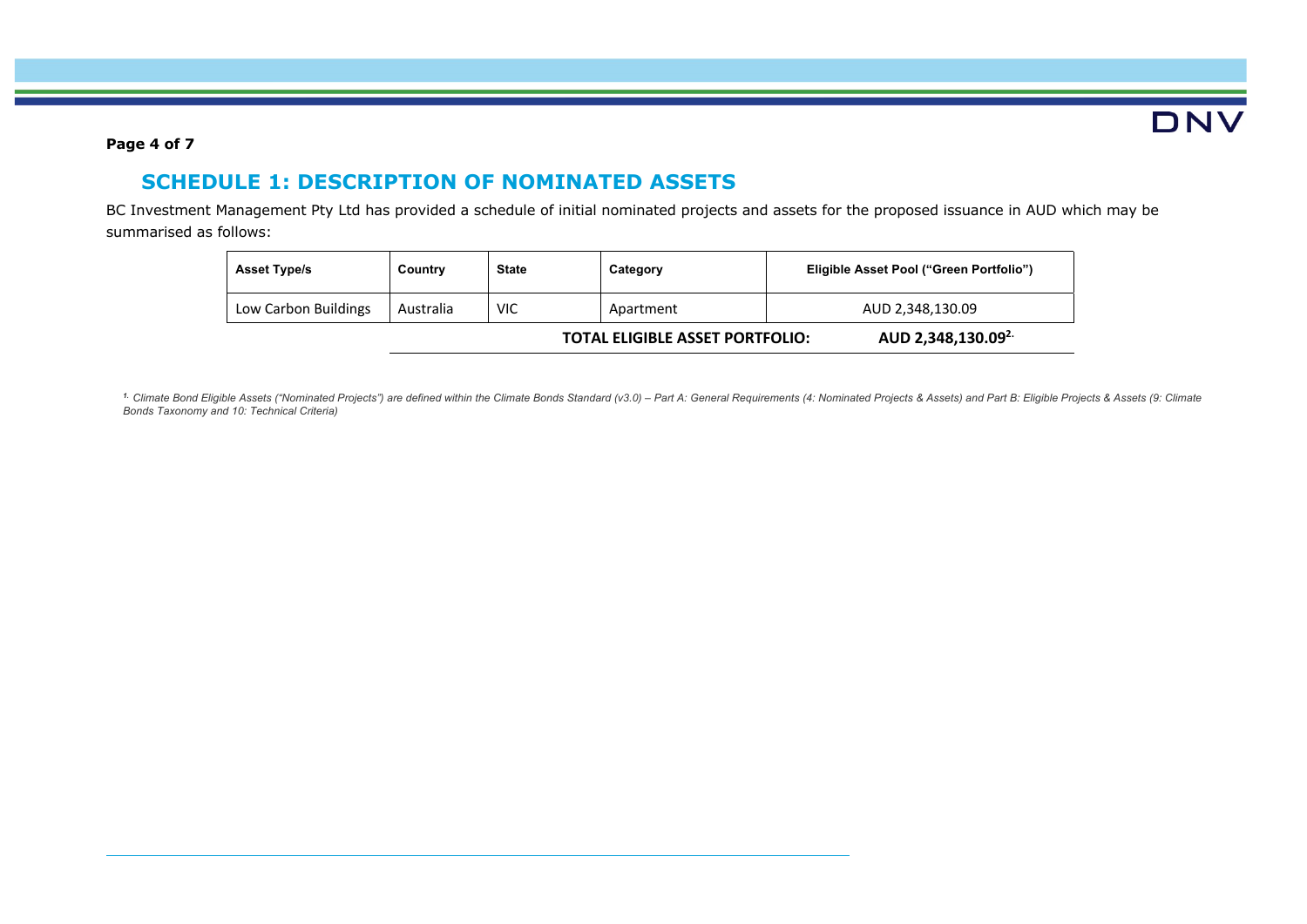# DNV

#### **Page 5 of 7**

# **SCHEDULE 2: VERIFICATION CRITERIA**

### **Summary criteria for assertions of compliance with the Climate Bonds Standard v3.0**

The criteria against which BCI and its nominated projects and assets have been reviewed prior to inclusion in the Green Portfolio are grouped under the requirements as detailed within the Climate Bonds Standard Version 3.0 including:

### **Part A: Pre-Issuance Requirements**

| <b>Area</b>                 | <b>Requirement</b>                                                                                                                                              |
|-----------------------------|-----------------------------------------------------------------------------------------------------------------------------------------------------------------|
| Use of Proceeds             | Nominated Projects & Assets which are proposed to be associated with the Green Units and which<br>have been assessed as likely to be Eligible Projects & Assets |
| <b>Project Selection</b>    | Establish, document and maintain a decision-making process which it uses to determine the<br>eligibility of the Nominated Projects & Assets                     |
| Management of Proceeds      | The systems, policies and processes to be used for management of the Net Proceeds shall be<br>documented by the Borrower                                        |
| Reporting Prior to Issuance | The Borrower shall prepare a Green Financing Framework and make it available to relevant<br>stakeholders prior to Issuance or at the time of Issuance           |
| Reporting                   | Reporting on use of proceeds and nominated projects and assets                                                                                                  |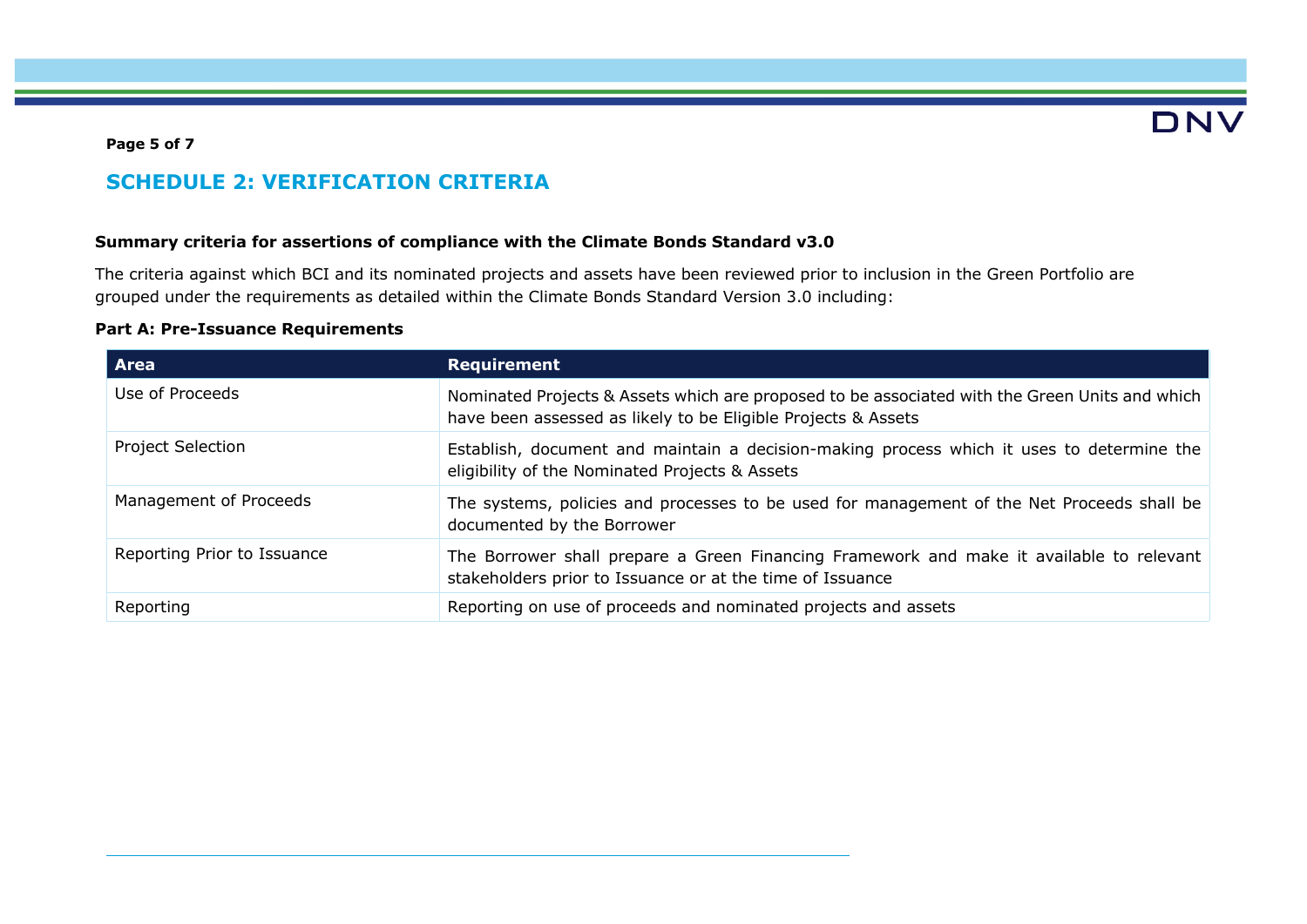**Page 6 of 7**

# DNV

## **Part B: Post Issuance Requirements**

| Use of Proceeds          | Nominated Projects & Assets which are proposed to be associated with the Green Units<br>and which have been assessed as likely to be Eligible Projects & Assets |  |
|--------------------------|-----------------------------------------------------------------------------------------------------------------------------------------------------------------|--|
| <b>Project Selection</b> | Establish, document and maintain a decision-making process which it uses to determine the<br>eligibility of the Nominated Projects & Assets                     |  |
| Management of Proceeds   | The systems, policies and processes to be used for management of the Net Proceeds shall be<br>documented by the Borrower                                        |  |
| Reporting                | Reporting on use of proceeds and nominated projects and assets                                                                                                  |  |

## **Part C: Eligible projects and physical assets**

Nominated projects and assets include financing of or investments in equipment and systems which enable the mitigation of greenhouse gasses, as detailed in Appendix B.

| Area                               | Requirement                                                                                             |
|------------------------------------|---------------------------------------------------------------------------------------------------------|
| Low Carbon Buildings - Residential | Compliance with the selected performance critieria and/or proxies within each geographical<br>location. |

# **Part D: Certification under the Climate Bonds Standard**

| <b>Area</b>                | Requirement                                                                                                                                                                                                                                                 |
|----------------------------|-------------------------------------------------------------------------------------------------------------------------------------------------------------------------------------------------------------------------------------------------------------|
| Pre-Issuance Certification | The Borrower of a Climate Bonds Standard Certified instrument must satisfy the Pre-Issuance<br>Certification requirements including the completion of all forms, Pre-Issuance Verification by an<br>approved verifier and provision of relevant information |